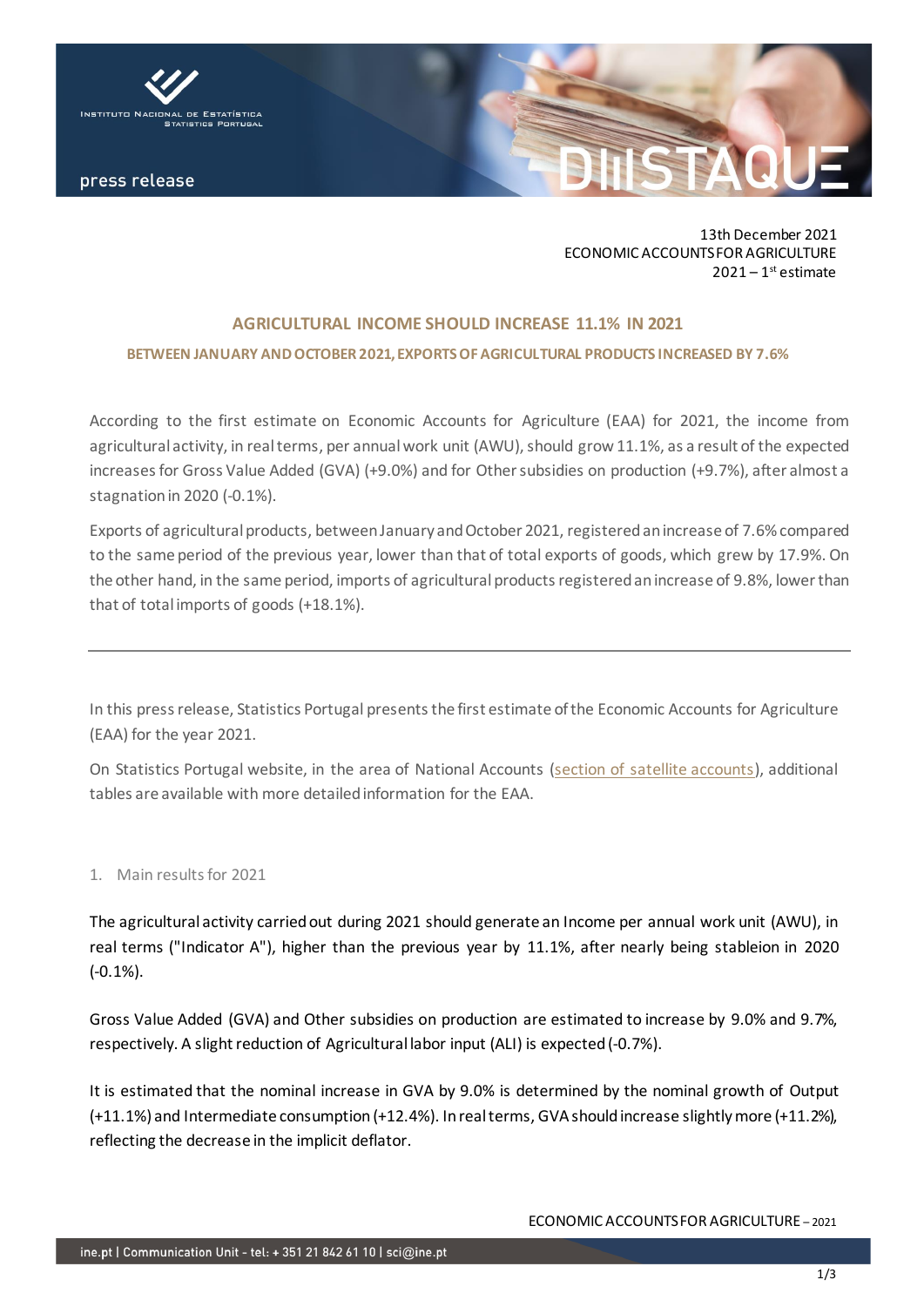

#### **Chart 1. Evolution of Output, Intermediate consumption, GVA and Income, in 2021**



#### 2. International comparisons

Betweenthe trienniums 2005-2007 and 2018-2020Po, the relative importance of the agricultural GVA in the national GVA decreased in most Member States (MS). The weight of agriculture in the Portuguese economy was higher than that observed in the EU27 (1.8% vs. 1.5%, in the 2018-2020 period), but lower than that of countries such as Italy, Spain and Greece.



#### **Chart 2. Agricultural GVA/National GVA (average of three-year periods 2005-2007 and 2018-2020Po)**

#### ECONOMIC ACCOUNTS FOR AGRICULTURE – 2021